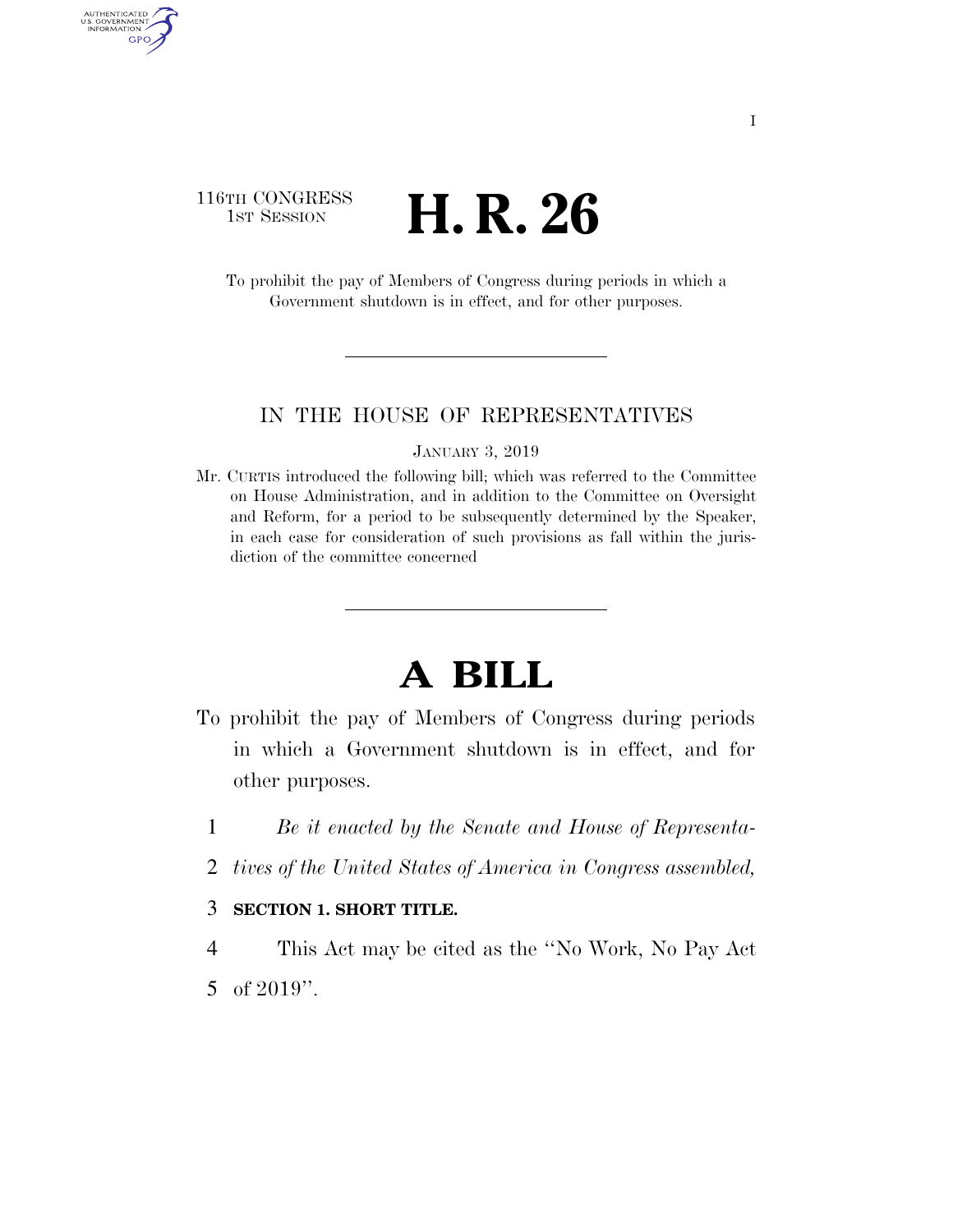# **SEC. 2. PROHIBITING PAY OF MEMBERS OF CONGRESS IN RESPONSE TO GOVERNMENT SHUTDOWN.**

 (a) PROHIBITION OF PAY.—If on any day during a pay period a Government shutdown is in effect, the payroll administrator of each House of Congress shall exclude from the payments otherwise required to be made with re- spect to that pay period for the compensation of each Member of Congress who serves in that House of Congress an amount equal to the product of—

10 (1) an amount equal to one day's worth of pay under the annual rate of pay applicable to the Mem- ber under section 601(a) of the Legislative Reorga-nization Act of 1946 (2 U.S.C. 4501); and

 (2) the number of 24-hour periods during which the Government shutdown is in effect which occur during the pay period.

 (b) ROLE OF SECRETARY OF THE TREASURY.—The Secretary of the Treasury shall provide the payroll admin- istrators of the Houses of Congress with such assistance as may be necessary to enable the payroll administrators to carry out this section.

 (c) PAYROLL ADMINISTRATOR DEFINED.—In this section, the ''payroll administrator'' of a House of Con-gress means—

•**HR 26 IH** (1) in the case of the House of Representatives, the Chief Administrative Officer of the House of